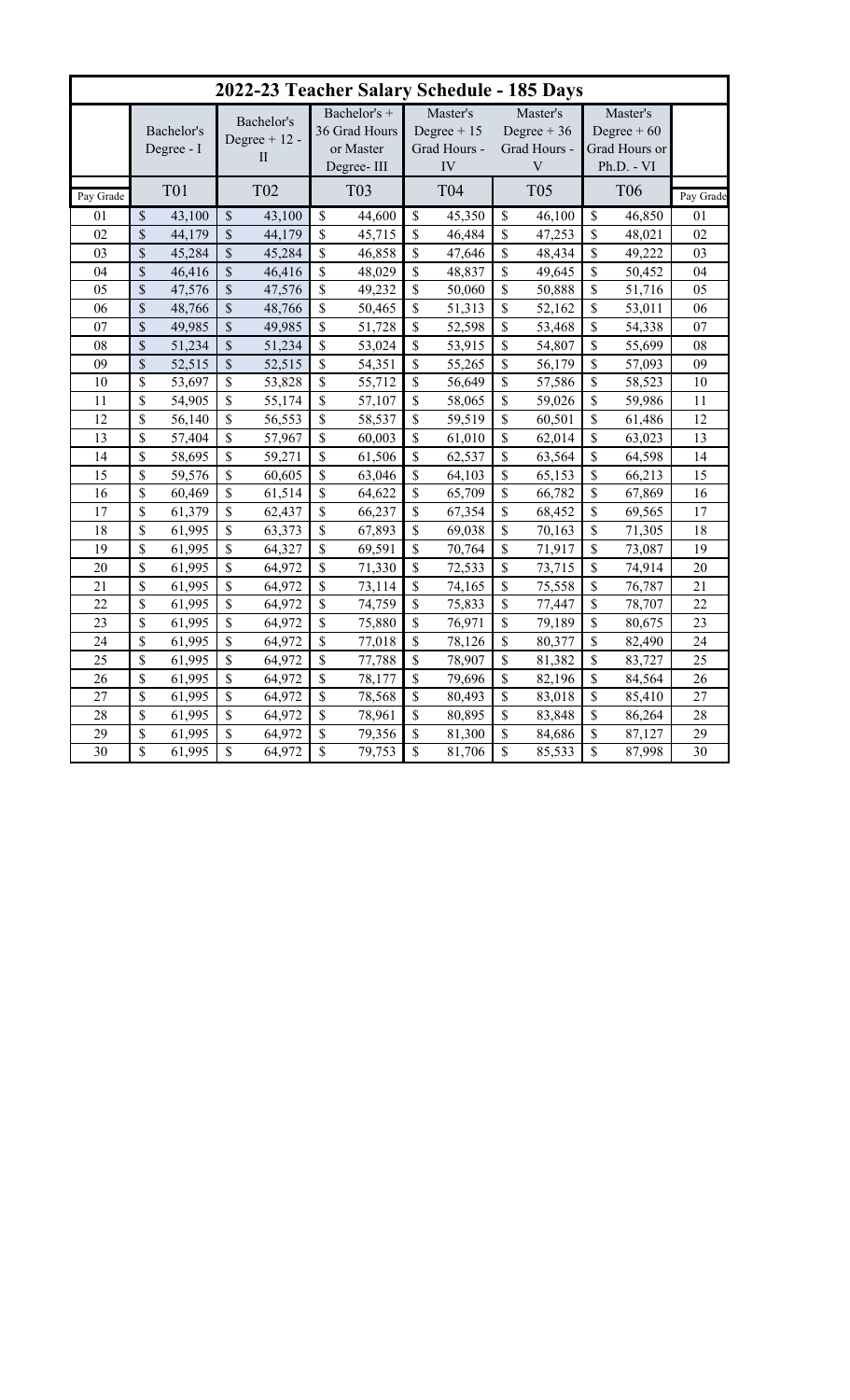| Certified Teacher - 190 Days Librarians - 2022-23 |                           |        |                           |                   |               |        |                    |                |               |               |                    |              |           |
|---------------------------------------------------|---------------------------|--------|---------------------------|-------------------|---------------|--------|--------------------|----------------|---------------|---------------|--------------------|--------------|-----------|
|                                                   |                           |        | Bachelor's                |                   | 36 Grad       |        | Degree $+15$       |                | Degree $+36$  |               |                    | Degree $+60$ |           |
|                                                   | Bachelor's                |        |                           | Degree $+12$ -    | Hours or      |        | Grad Hours -       |                | Grad Hours -  |               | <b>Grad Hours</b>  |              |           |
|                                                   | Degree - I                |        |                           | $\prod$<br>Master |               | IV     |                    | $\overline{V}$ |               | or Ph.D. - VI |                    |              |           |
|                                                   |                           |        |                           |                   |               |        |                    |                |               |               |                    |              |           |
| Pay Grade                                         | <b>T01 L</b>              |        | <b>T02L</b>               |                   | <b>T03 L</b>  |        | <b>T04 L</b>       |                | <b>T05 L</b>  |               | <b>T06 L</b>       |              | Pay Grade |
| 01                                                | \$                        | 44,265 | $\boldsymbol{\mathsf{S}}$ | 44,265            | $\mathcal{S}$ | 45,805 | $\mathcal{S}$      | 46,576         | $\mathcal{S}$ | 47,346        | $\mathbb{S}$       | 48,116       | 01        |
| 02                                                | $\overline{\mathcal{S}}$  | 45,373 | $\mathcal{S}$             | 45,373            | \$            | 46,951 | $\mathbf S$        | 47,740         | \$            | 48,530        | $\mathbb{S}$       | 49,319       | 02        |
| 03                                                | \$                        | 46,508 | $\boldsymbol{\mathsf{S}}$ | 46,508            | $\mathbb{S}$  | 48,124 | \$                 | 48,934         | $\mathcal{S}$ | 49,743        | $\mathbb{S}$       | 50,552       | 03        |
| 04                                                | $\overline{\mathbb{S}}$   | 47,670 | \$                        | 47,670            | $\mathsf{\$}$ | 49,327 | \$                 | 50,157         | \$            | 50,986        | \$                 | 51,816       | 04        |
| 05                                                | \$                        | 48,862 | \$                        | 48,862            | $\mathbf S$   | 50,563 | \$                 | 51,413         | \$            | 52,263        | \$                 | 53,113       | 05        |
| 06                                                | $\boldsymbol{\mathsf{S}}$ | 50,084 | \$                        | 50,084            | $\mathsf{\$}$ | 51,829 | \$                 | 52,700         | \$            | 53,572        | \$                 | 54,443       | 06        |
| 07                                                | $\sqrt{\frac{2}{\pi}}$    | 51,336 | \$                        | 51,336            | $\mathbf S$   | 53,126 | \$                 | 54,020         | \$            | 54,913        | \$                 | 55,807       | 07        |
| 08                                                | $\boldsymbol{\mathsf{S}}$ | 52,619 | \$                        | 52,619            | $\mathbb S$   | 54,457 | $\mathbf{\hat{S}}$ | 55,372         | \$            | 56,288        | \$                 | 57,204       | 08        |
| 09                                                | $\overline{\$}$           | 53,935 | \$                        | 53,935            | \$            | 55,820 | \$                 | 56,759         | \$            | 57,698        | \$                 | 58,636       | 09        |
| 10                                                | \$                        | 55,148 | \$                        | 55,283            | $\mathsf{\$}$ | 57,218 | \$                 | 58,180         | \$            | 59,142        | \$                 | 60,105       | 10        |
| 11                                                | \$                        | 56,389 | \$                        | 56,665            | \$            | 58,651 | \$                 | 59,635         | $\mathbf S$   | 60,621        | $\mathbf{\hat{S}}$ | 61,607       | 11        |
| 12                                                | \$                        | 57,658 | \$                        | 58,082            | $\mathsf{\$}$ | 60,119 | $\mathbf{\hat{S}}$ | 61,128         | \$            | 62,137        | \$                 | 63,147       | 12        |
| 13                                                | \$                        | 58,955 | \$                        | 59,534            | \$            | 61,625 | $\mathcal{S}$      | 62,659         | $\mathcal{S}$ | 63,690        | \$                 | 64,726       | 13        |
| 14                                                | \$                        | 60,281 | \$                        | 60,873            | $\mathbf S$   | 63,168 | \$                 | 64,228         | \$            | 65,282        | \$                 | 66,344       | 14        |
| 15                                                | \$                        | 61,186 | $\mathbb S$               | 62,243            | $\mathsf{\$}$ | 64,750 | \$                 | 65,836         | \$            | 66,914        | \$                 | 68,003       | 15        |
| 16                                                | \$                        | 62,103 | \$                        | 63,177            | $\mathbf S$   | 66,368 | \$                 | 67,484         | \$            | 68,587        | \$                 | 69,703       | 16        |
| 17                                                | \$                        | 63,037 | \$                        | 64,124            | $\mathbf S$   | 68,028 | \$                 | 69,174         | \$            | 70,302        | \$                 | 71,446       | 17        |
| 18                                                | \$                        | 63,670 | \$                        | 65,086            | $\mathsf{\$}$ | 69,728 | \$                 | 70,904         | \$            | 72,059        | \$                 | 73,232       | 18        |
| 19                                                | \$                        | 63,670 | \$                        | 66,065            | $\mathbf S$   | 71,471 | \$                 | 72,676         | \$            | 73,861        | \$                 | 75,062       | 19        |
| 20                                                | \$                        | 63,670 | $\mathbb S$               | 66,728            | $\sqrt{\ }$   | 73,258 | \$                 | 74,493         | \$            | 75,707        | \$                 | 76,939       | 20        |
| 21                                                | \$                        | 63,670 | \$                        | 66,728            | $\mathbf S$   | 75,090 | \$                 | 76,169         | \$            | 77,600        | \$                 | 78,862       | 21        |
| 22                                                | \$                        | 63,670 | \$                        | 66,728            | $\mathbb S$   | 76,779 | \$                 | 77,883         | \$            | 79,540        | \$                 | 80,834       | 22        |
| 23                                                | \$                        | 63,670 | \$                        | 66,728            | $\mathsf{\$}$ | 77,931 | \$                 | 79,051         | \$            | 81,330        | \$                 | 82,855       | 23        |
| 24                                                | \$                        | 63,670 | \$                        | 66,728            | $\mathbb S$   | 79,100 | \$                 | 80,237         | \$            | 82,550        | \$                 | 84,719       | 24        |
| 25                                                | \$                        | 63,670 | \$                        | 66,728            | $\mathsf{\$}$ | 79,891 | \$                 | 81,039         | \$            | 83,581        | \$                 | 85,990       | 25        |
| 26                                                | \$                        | 63,670 | \$                        | 66,728            | $\mathbb S$   | 80,290 | \$                 | 81,850         | \$            | 84,417        | \$                 | 86,850       | 26        |
| 27                                                | \$                        | 63,670 | \$                        | 66,728            | $\mathsf{\$}$ | 80,692 | \$                 | 82,668         | \$            | 85,261        | \$                 | 87,718       | 27        |
| 28                                                | \$                        | 63,670 | $\mathbb S$               | 66,728            | $\mathsf{\$}$ | 81,095 | \$                 | 83,082         | \$            | 86,114        | \$                 | 88,596       | 28        |
| 29                                                | \$                        | 63,670 | \$                        | 66,728            | $\mathbb S$   | 81,501 | \$                 | 83,497         | \$            | 86,975        | \$                 | 89,481       | 29        |
| 30                                                | \$                        | 63,670 | $\mathbb{S}$              | 66,728            | $\mathsf{\$}$ | 81,908 | $\mathbf{\hat{S}}$ | 83,914         | \$            | 87,845        | \$                 | 90,376       | 30        |